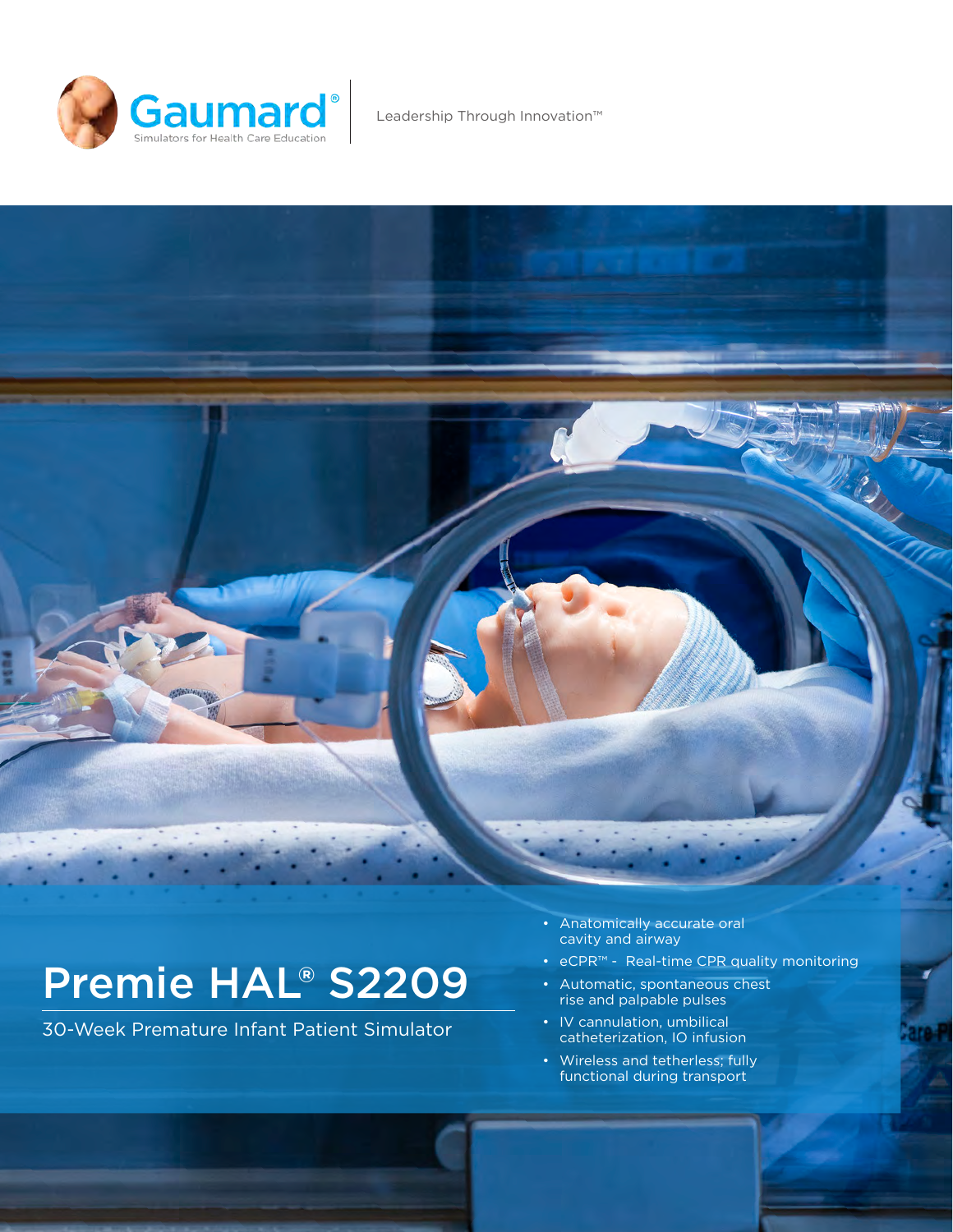# Introducing the new Premie HAL®

The Premie HAL® S2209 is a lifelike, wireless and tetherless 30 week preterm patient simulator designed to facilitate the training of residents and health care professionals in the areas of preterm airway management, resuscitation, stabilization, transport, and intensive care.

# The unique challenge of preterm airway management.

Developed using the latest laser and 3D printing technology, Premie HAL presents participants with the most accurate airway anatomy available. High anatomical accuracy ensures participants can use standard airway intubation devices to develop technique and fine motor skills further.

# Real-time CPR quality feedback and performance reports.

eCPR™ sensors inside Premie HAL capture ventilation and compression quality metrics in real time, allowing educators to identify and address gaps in performance with greater efficacy.

- Compression depth, rate, and interruption duration
- Ventilation rate and duration
- Smart CPR voice coach
- Performance report summary





Realistic chest recoil, visible chest rise with PPV, and variable central cyanosis



Automatic, spontaneous breathing and

bilateral palpable pulses

Anatomically accurate oral cavity and airway



IV access on dorsum of hands, dorsum of left foot, and umbilicus



Supports IO infusions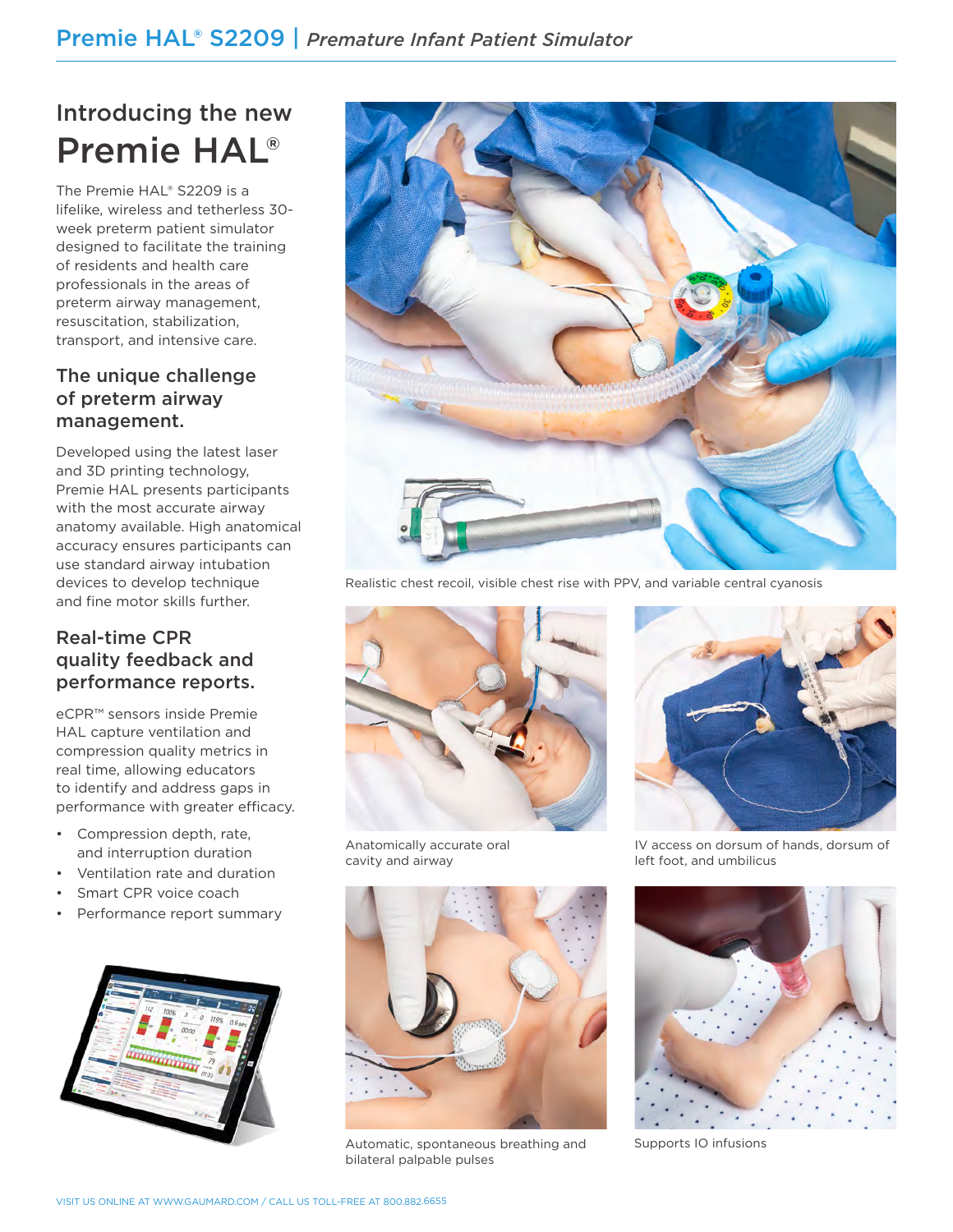# Real mechanical ventilation. Real feedback.

Premie HAL® features compliant lungs that produce realistic PV waveforms on real mechanical ventilators and other respiratory equipment. This allows participants to follow guideline-recommended settings and algorithms while developing skills more directly transferable to real situations.



Premie HAL connected to a mechanical ventilator using a standard patient circuit.

## A complete solution. Includes UNI® Tablet PC and Simulation Learning Experiences™

Premie HAL includes the powerful UNI control interface and 5 outcomefocused scenarios accompanied with a printed guide for setting up, planning, and facilitating each learning experience.



# Gaumard Vitals™ Virtual Patient Monitor

The optional Gaumard Vitals™ Patient Monitor simulates the functionality and look of a real patient monitor, allowing participants to practice data interpretation, documentation, and clinical decision-making skills.



## Wireless and tetherless. Ready for transport, handoffs, and evac drill exercises.

Premie HAL is fully functional in-transit thanks to its extralong battery life and proven wireless technology.



Premie HAL fully functioning inside a transport incubator.